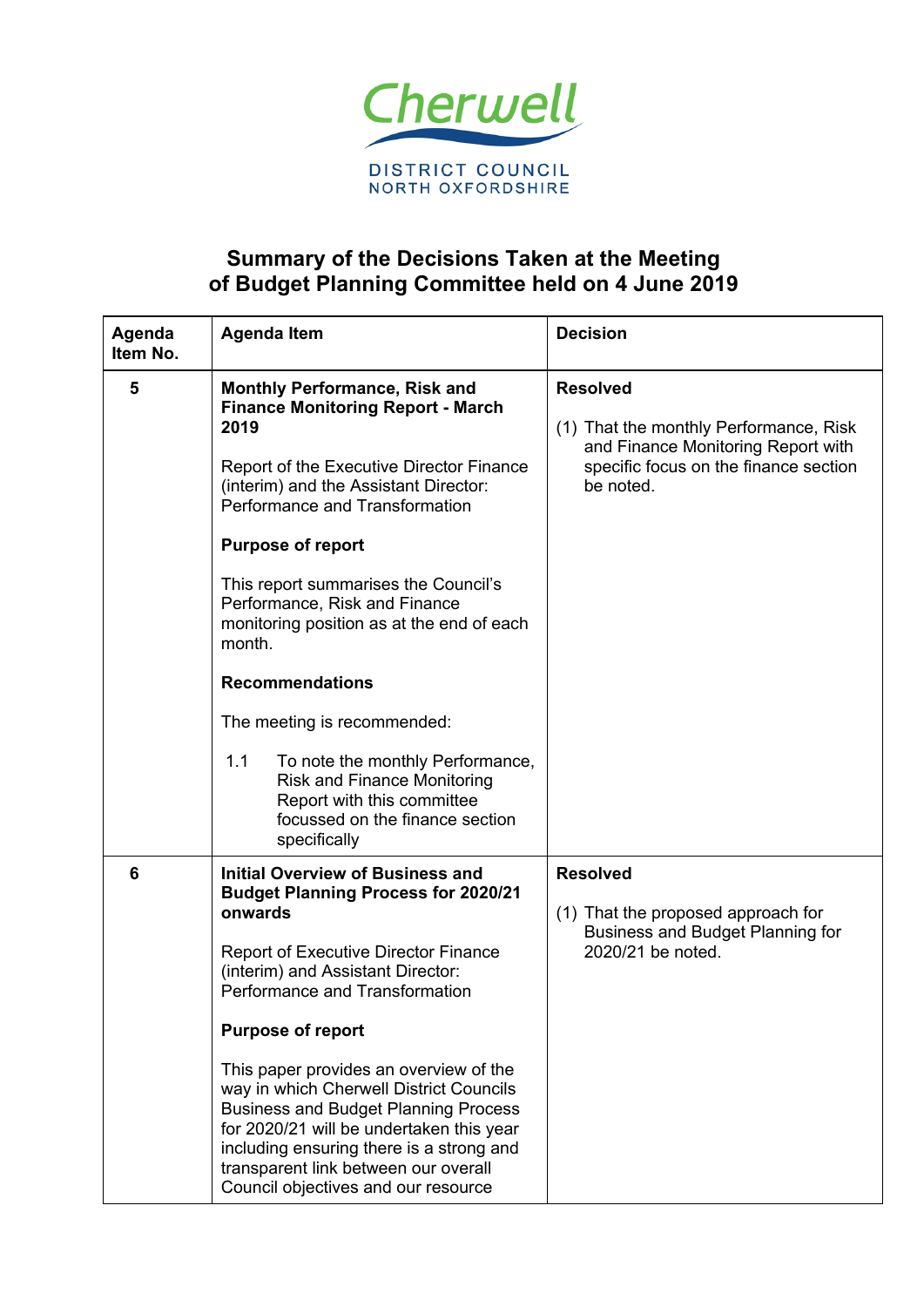| Agenda<br>Item No. | <b>Agenda Item</b>                                                                                                                                                                              | <b>Decision</b>                                                                                                                                                     |  |
|--------------------|-------------------------------------------------------------------------------------------------------------------------------------------------------------------------------------------------|---------------------------------------------------------------------------------------------------------------------------------------------------------------------|--|
|                    | planning.                                                                                                                                                                                       |                                                                                                                                                                     |  |
|                    | <b>Recommendations</b>                                                                                                                                                                          |                                                                                                                                                                     |  |
|                    | The meeting is recommended:                                                                                                                                                                     |                                                                                                                                                                     |  |
|                    | 1.1<br>To note the proposed approach<br>for Business and Budget Planning for<br>2020/21.                                                                                                        |                                                                                                                                                                     |  |
| $\overline{7}$     | <b>Council Tax Reduction Scheme 2020-</b><br>2021                                                                                                                                               | <b>Resolved</b>                                                                                                                                                     |  |
|                    | <b>Report of Executive Director Finance</b><br>(interim)                                                                                                                                        | (1) That the contents of the report and<br>financial implications for the Council<br>be noted.                                                                      |  |
|                    | <b>Purpose of report</b>                                                                                                                                                                        | (2) That, having given due consideration,<br>it be agreed that the current Council                                                                                  |  |
|                    | To provide members of Budget Planning<br>Committee with an update on the current<br>Council Tax Reduction Scheme and the<br>changes to discounts, including the<br>impact on collection rates.  | Tax Reduction Scheme be reviewed<br>and a further report on financial<br>modelling for a new banded scheme<br>be submitted to a future meeting of<br>the Committee. |  |
|                    | To provide members with options to<br>consider for a Council Tax Reduction<br>Scheme for 2020-2021.                                                                                             |                                                                                                                                                                     |  |
|                    | <b>Recommendations</b>                                                                                                                                                                          |                                                                                                                                                                     |  |
|                    | The meeting is recommended:                                                                                                                                                                     |                                                                                                                                                                     |  |
|                    | To note the contents of the report<br>1.1<br>and any financial implications for<br>the Council.                                                                                                 |                                                                                                                                                                     |  |
|                    | 1.2<br>To consider a review of the current<br><b>Council Tax Reduction Scheme</b><br>and to receive a further report on<br>financial modelling for a new<br>banded scheme and other<br>options. |                                                                                                                                                                     |  |
| 8                  | 2019/20 Work Programme                                                                                                                                                                          | <b>Resolved</b>                                                                                                                                                     |  |
|                    | <b>Report of Executive Director Finance</b><br>(interim)                                                                                                                                        | (1) That, having reviewed the Work<br>Programme for 2019/20, it be<br>approved.                                                                                     |  |
|                    | <b>Purpose of report</b>                                                                                                                                                                        |                                                                                                                                                                     |  |
|                    | This report sets out the draft work<br>programme for 2019/20.                                                                                                                                   |                                                                                                                                                                     |  |
|                    | <b>Recommendations</b>                                                                                                                                                                          |                                                                                                                                                                     |  |